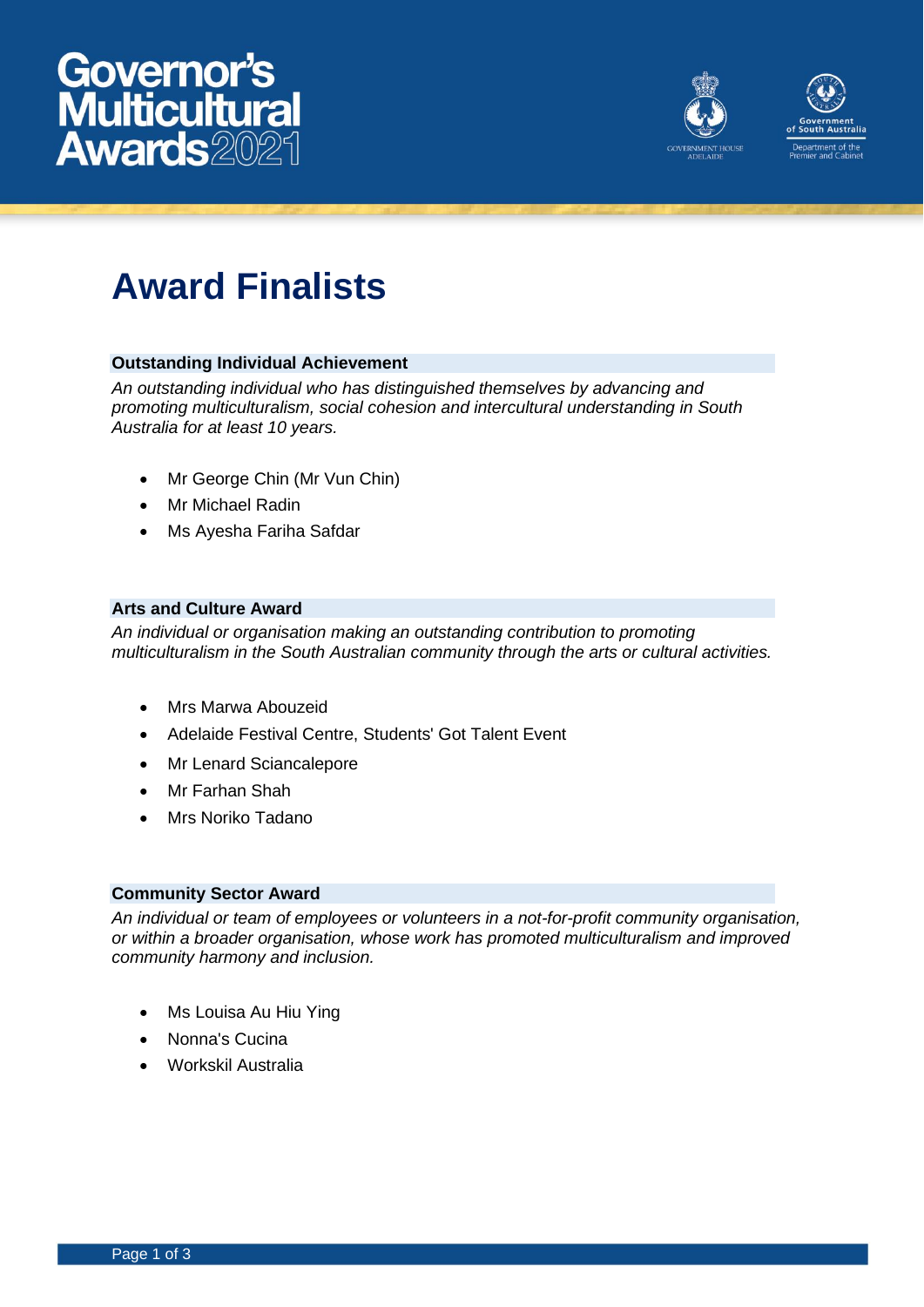



#### **Media Award**

*A journalist or media communicator who has demonstrated significant commitment or achievement in promoting multiculturalism, harmony, and inclusion through traditional or new media, resulting in positive outcomes for the South Australian community.*

• Mrs Theodora Maios

#### **Private Sector Award**

*A private sector business, team or employee who has provided outstanding services above and beyond their role, which fosters cultural diversity and inclusion in the workplace or the community.*

- Aussie Discount Chemist Group and TWCM Cumberland Park Pharmacy
- Torrens Connect

# **Public Sector Award**

*A local, state or federal government department, unit, team or individual who has provided outstanding services, above and beyond their role, which recognise, foster or promote inclusion and cultural diversity in South Australia.*

- Multicultural Services, Department for Child Protection
- Port Augusta Hospital, Flinders and Upper North Local Health Network

#### **Volunteer Award**

*An active volunteer with at least five years of service who has made an outstanding contribution to multiculturalism in the South Australian community.*

- Mr Esmatullah Ahmad Zadah
- Mr Mohammad Ali Rezaei
- Ms Ayesha Fariha Safdar